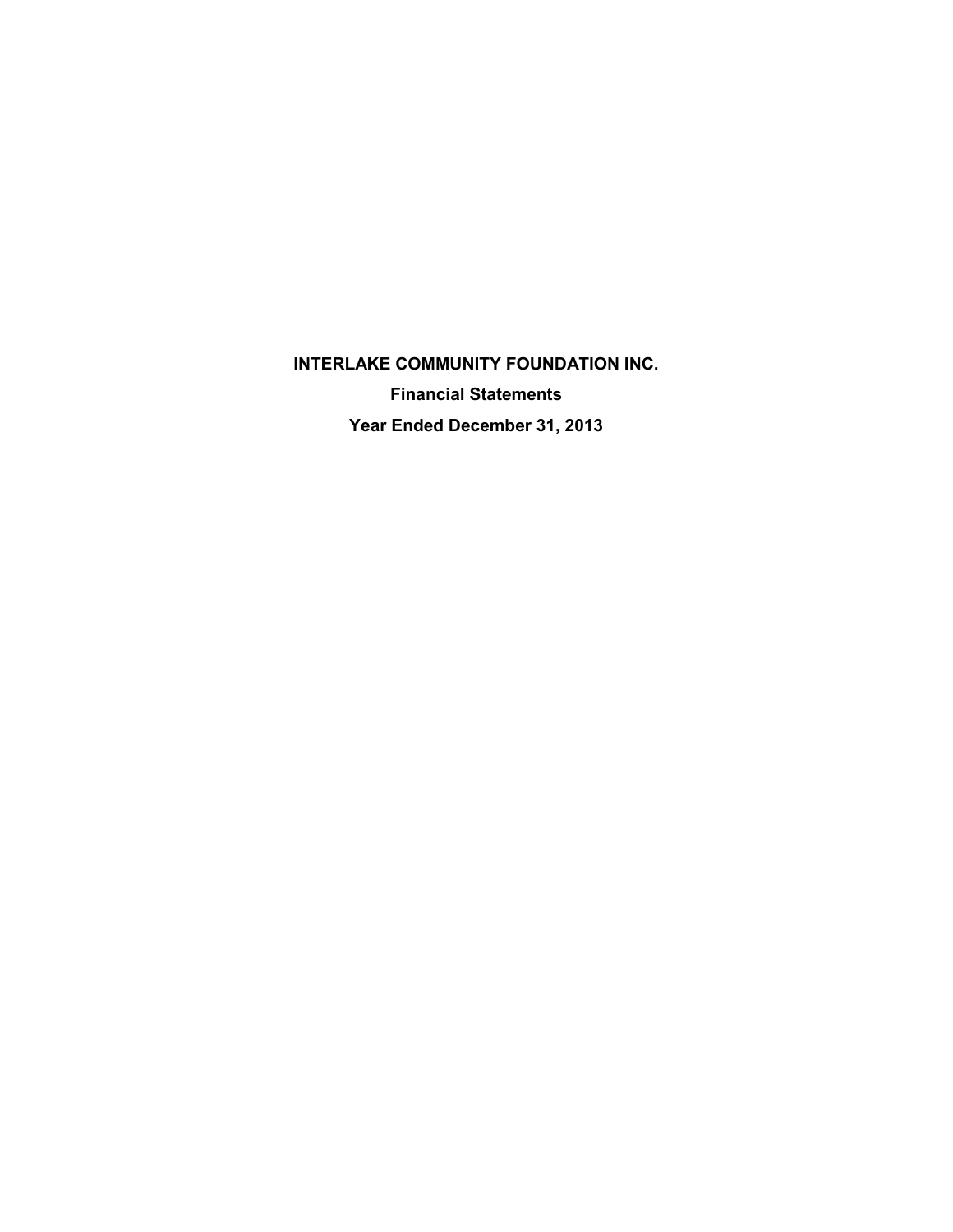|                                        | Page     |
|----------------------------------------|----------|
| <b>INDEPENDENT AUDITOR'S REPORT</b>    | $1 - 2$  |
| FINANCIAL STATEMENTS                   |          |
| <b>Statement of Financial Position</b> | 3        |
| Statement of Revenues and Expenditures | 4        |
| Statement of Changes in Net Assets     | 5        |
| <b>Statement of Cash Flows</b>         | 6        |
| <b>Notes to Financial Statements</b>   | $7 - 10$ |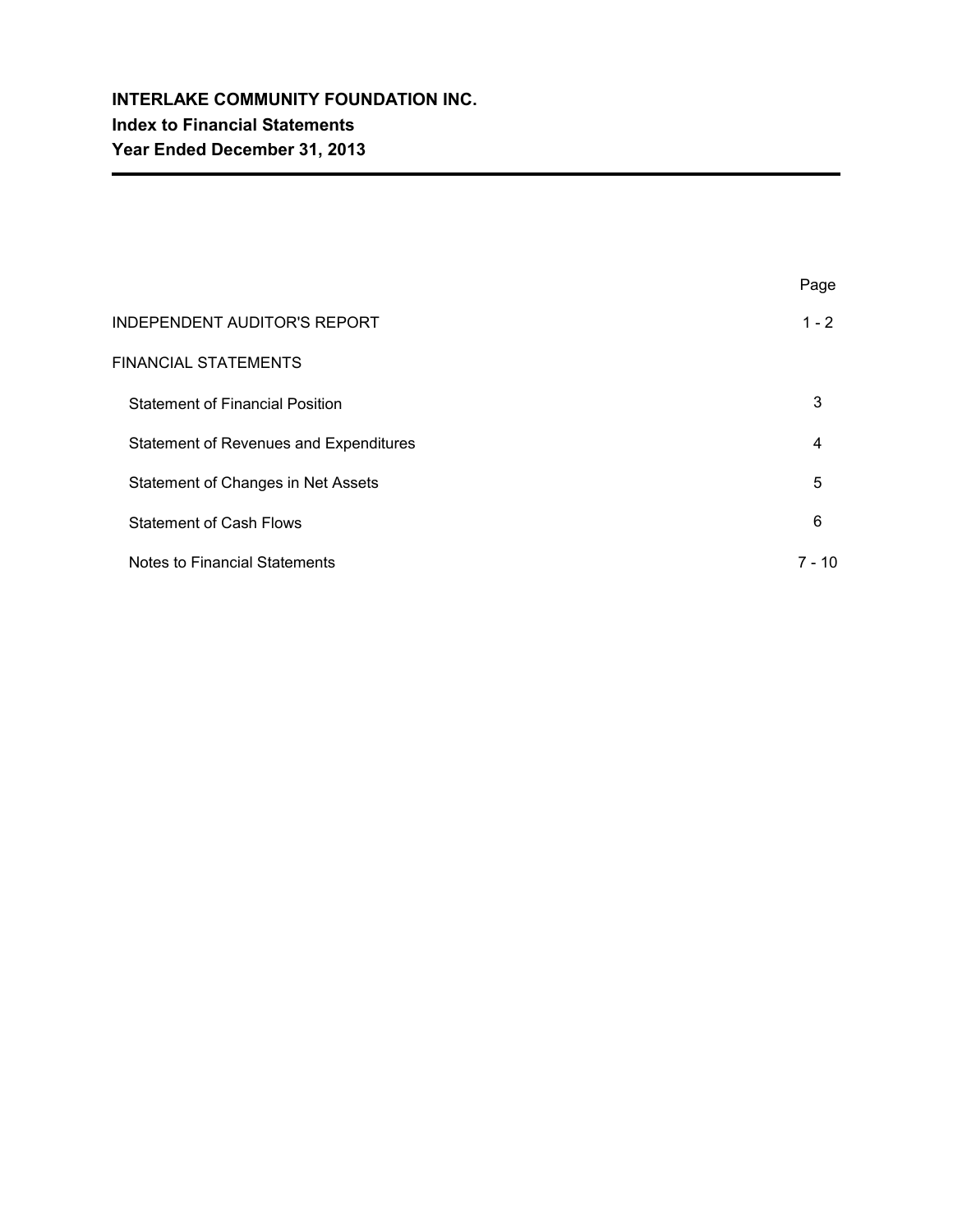

# **INDEPENDENT AUDITOR'S REPORT**

To the Members of Interlake Community Foundation Inc.

We have audited the accompanying financial statements of Interlake Community Foundation Inc., which comprise the statement of financial position as at December 31, 2013 and the statements of revenues and expenditures, changes in net assets and cash flows for the year then ended, and a summary of significant accounting policies and other explanatory information.

#### Management's Responsibility for the Financial Statements

Management is responsible for the preparation and fair presentation of these financial statements in accordance with Canadian accounting standards for not-for-profit organizations, and for such internal control as management determines is necessary to enable the preparation of financial statements that are free from material misstatement, whether due to fraud or error.

#### Auditor's Responsibility

Our responsibility is to express an opinion on these financial statements based on our audit. We conducted our audit in accordance with Canadian generally accepted auditing standards. Those standards require that we comply with ethical requirements and plan and perform the audit to obtain reasonable assurance about whether the financial statements are free from material misstatement.

An audit involves performing procedures to obtain audit evidence about the amounts and disclosures in the financial statements. The procedures selected depend on the auditor's judgment, including the assessment of the risks of material misstatement of the financial statements, whether due to fraud or error. In making those risk assessments, the auditor considers internal control relevant to the entity's preparation and fair presentation of the financial statements in order to design audit procedures that are appropriate in the circumstances, but not for the purpose of expressing an opinion on the effectiveness of the entity's internal control. An audit also includes evaluating the appropriateness of accounting policies used and the reasonableness of accounting estimates made by management, as well as evaluating the overall presentation of the financial statements.

We believe that the audit evidence we have obtained is sufficient and appropriate to provide a basis for our audit opinion.

*(continues)*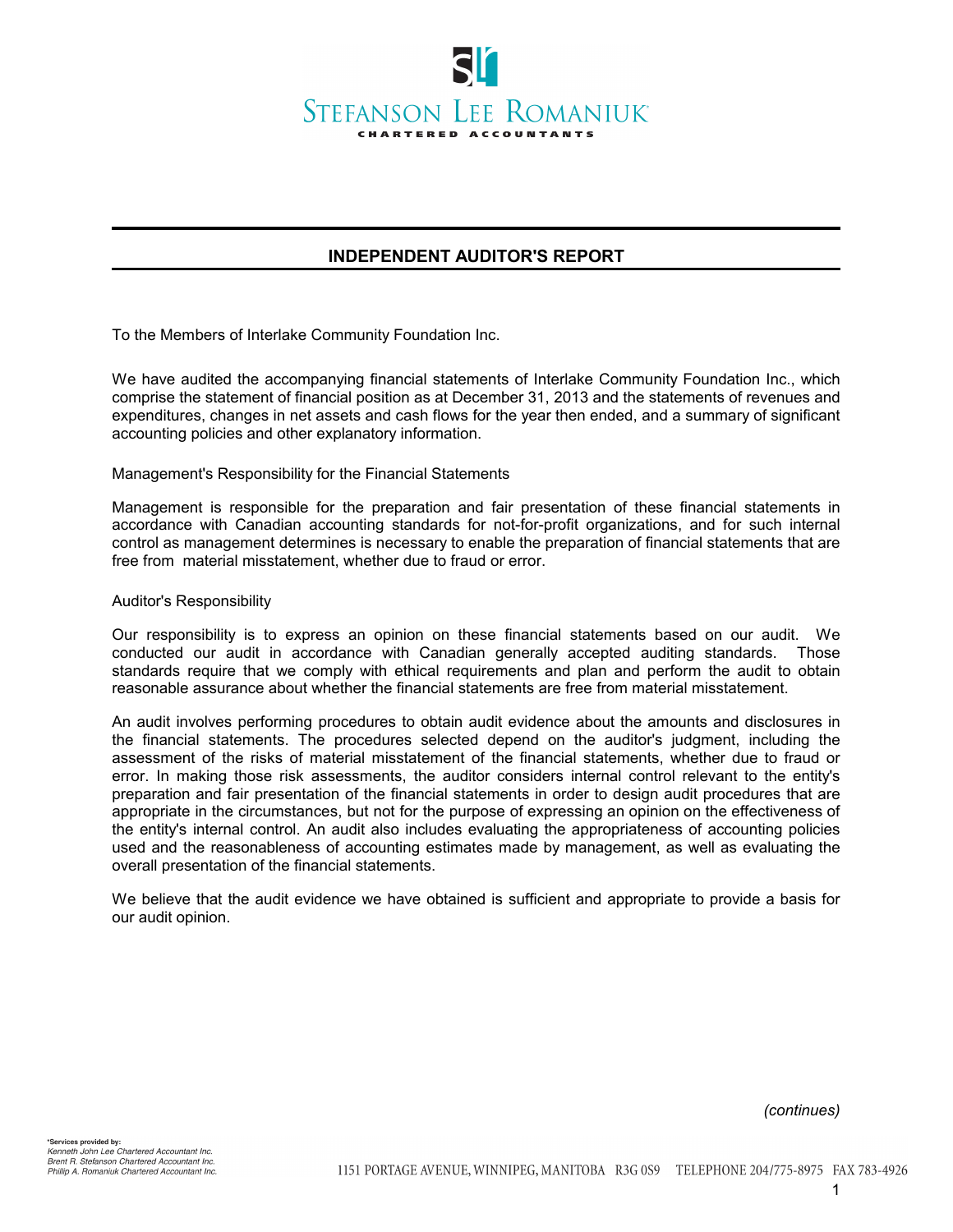Independent Auditor's Report to the Members of Interlake Community Foundation Inc. *(continued)*

#### Opinion

In our opinion, the financial statements present fairly, in all material respects, the financial position of Interlake Community Foundation Inc. as at December 31, 2013 and the results of its operations and its cash flows for the year then ended in accordance with Canadian accounting standards for not-for-profit organizations.

Stefanson Lee Romoniuk

March 17, 2014

Winnipeg, Manitoba Chartered Accountants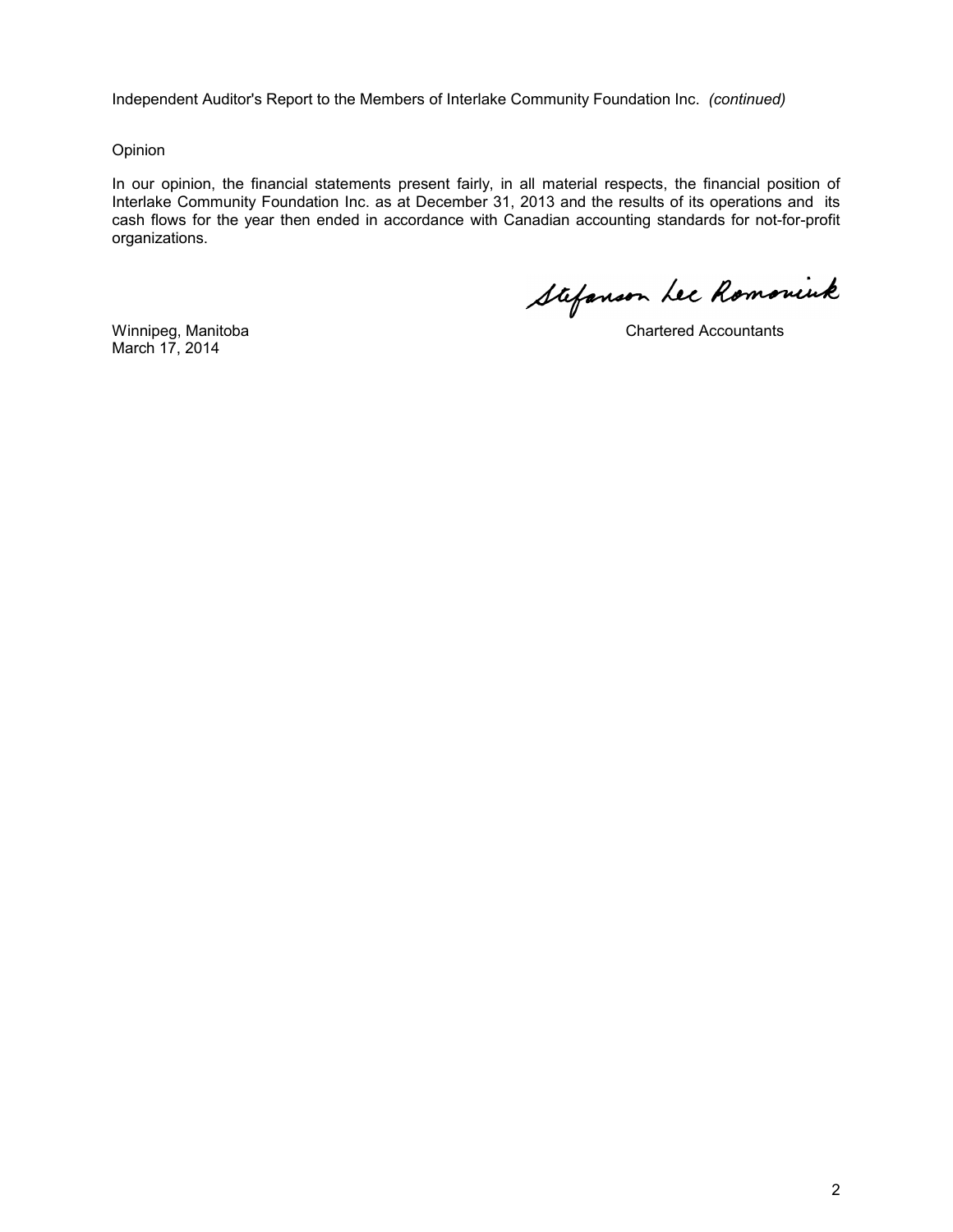## **Statement of Financial Position**

## **December 31, 2013**

|                                      | 2013          | 2012          |
|--------------------------------------|---------------|---------------|
| <b>Assets</b>                        |               |               |
| Current                              |               |               |
| Cash                                 | \$<br>79,290  | \$<br>80,010  |
| Marketable securities (Note 4)       | 660,062       | 615,580       |
| <b>GST</b> recoverable               | 284           | 289           |
| Funds managed by Winnipeg Foundation | 116,462       | 100,669       |
|                                      | 856,098       | 796,548       |
| Capital assets (Note 6)              | 483           | 690           |
|                                      | \$<br>856,581 | \$<br>797,238 |
| <b>Liabilities and Net Assets</b>    |               |               |
| Current                              |               |               |
| Accounts payable                     | \$<br>4,002   | \$<br>4,004   |
| <b>Grant commitments</b>             | 20,362        | 22,691        |
|                                      | 24,364        | 26,695        |
| <b>Net Assets</b>                    |               |               |
| Unrestricted                         | 56,400        | 56,282        |
| Restricted for endowment purposes    | 312,711       | 270,608       |
| Internally restricted by community   | 463,106       | 443,653       |
|                                      | 832,217       | 770,543       |
|                                      | \$<br>856,581 | \$<br>797,238 |

### **ON BEHALF OF THE BOARD**

\_\_\_\_\_\_\_\_\_\_\_\_\_\_\_\_\_\_\_\_\_\_\_\_\_\_\_\_\_ *Director*

\_\_\_\_\_\_\_\_\_\_\_\_\_\_\_\_\_\_\_\_\_\_\_\_\_\_\_\_\_ *Director*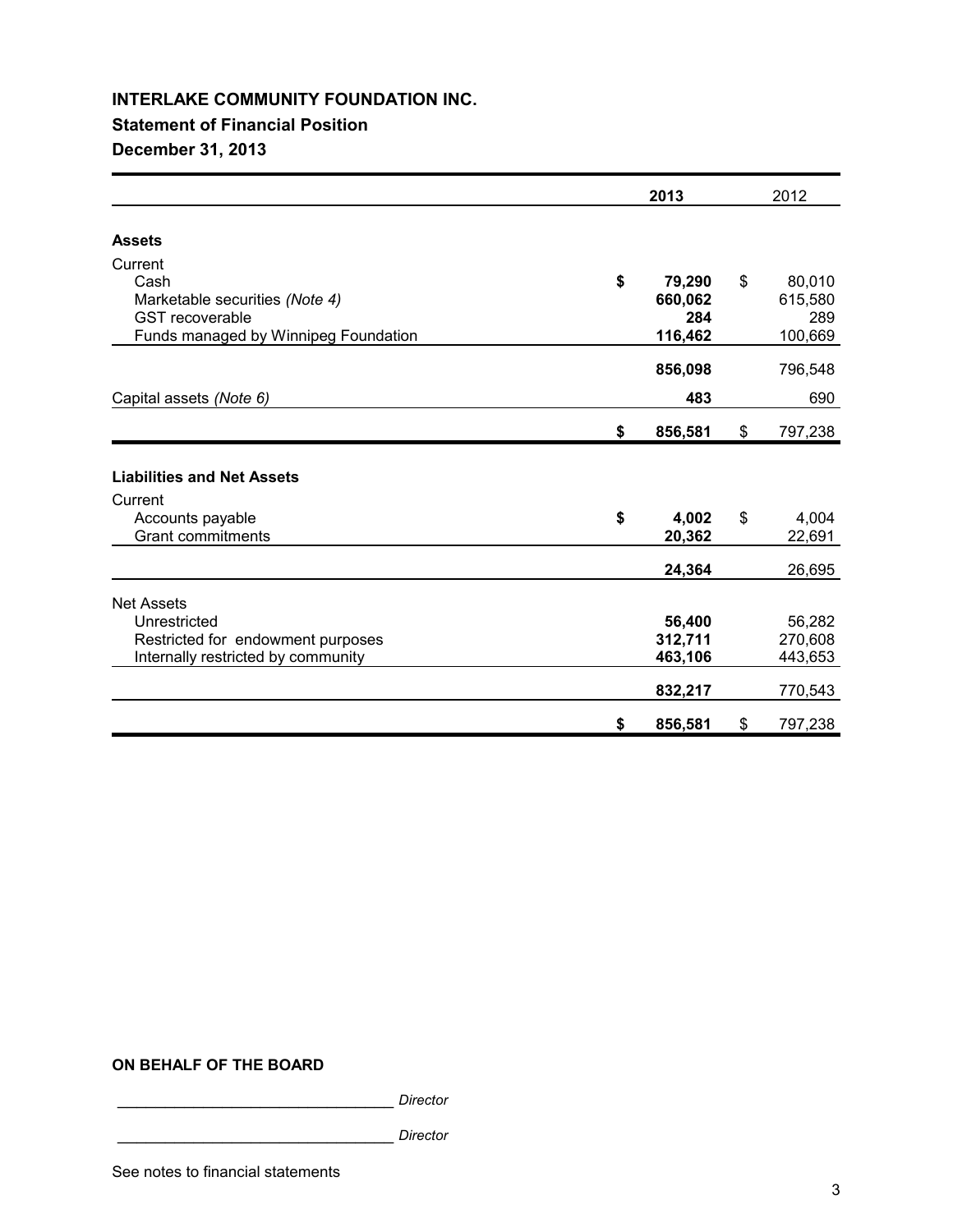# **Statement of Revenues and Expenditures**

# **Year Ended December 31, 2013**

|                                                 | 2013         | 2012         |
|-------------------------------------------------|--------------|--------------|
| <b>Revenue</b>                                  |              |              |
| Grants                                          |              |              |
| R.M Rosser                                      | \$<br>5,000  | \$<br>5,000  |
| R.M. of Woodlands                               |              | 3,000        |
| R.M. of Rockwood                                | 2,000        | 2,000        |
| Town of Teulon                                  |              | 5,000        |
| <b>Town of Stonewall</b>                        | 1,500        |              |
| Investment income                               | 13,429       | 18,175       |
| Unrealized gain (loss) on marketable securities | 21,734       | 5,242        |
| Fundraising- golf tournament revenue            | 11,676       | 11,132       |
| Winnipeg Foundation grant                       | 1,440        | 1,558        |
| Donations                                       | 1,338        | 2,187        |
|                                                 | 58,117       | 53,294       |
|                                                 |              |              |
| <b>Expenses</b>                                 |              |              |
| <b>Grants disbursed</b>                         | 14,241       | 16,193       |
| Fundraising-golf tournament expenses            | 7,863        | 8,855        |
| Administrator                                   | 7,200        | 7,200        |
| Professional fees                               | 4,161        | 4,052        |
| Website                                         | 400          | 1,000        |
| Liability insurance                             | 1,209        | 885          |
| Travel                                          |              | 615          |
| Advertising                                     | 629          | 596          |
| Awards night                                    | 298          | 564          |
| Memberships                                     | 450          | 450          |
| Office                                          | 487          | 388          |
| Telephone                                       | 350          | 348          |
| Amortization                                    | 207          | 296          |
| Administration office relocation                |              | 200          |
|                                                 | 37,495       | 41,642       |
| Excess of revenue over expenses for the year    | \$<br>20,622 | \$<br>11,652 |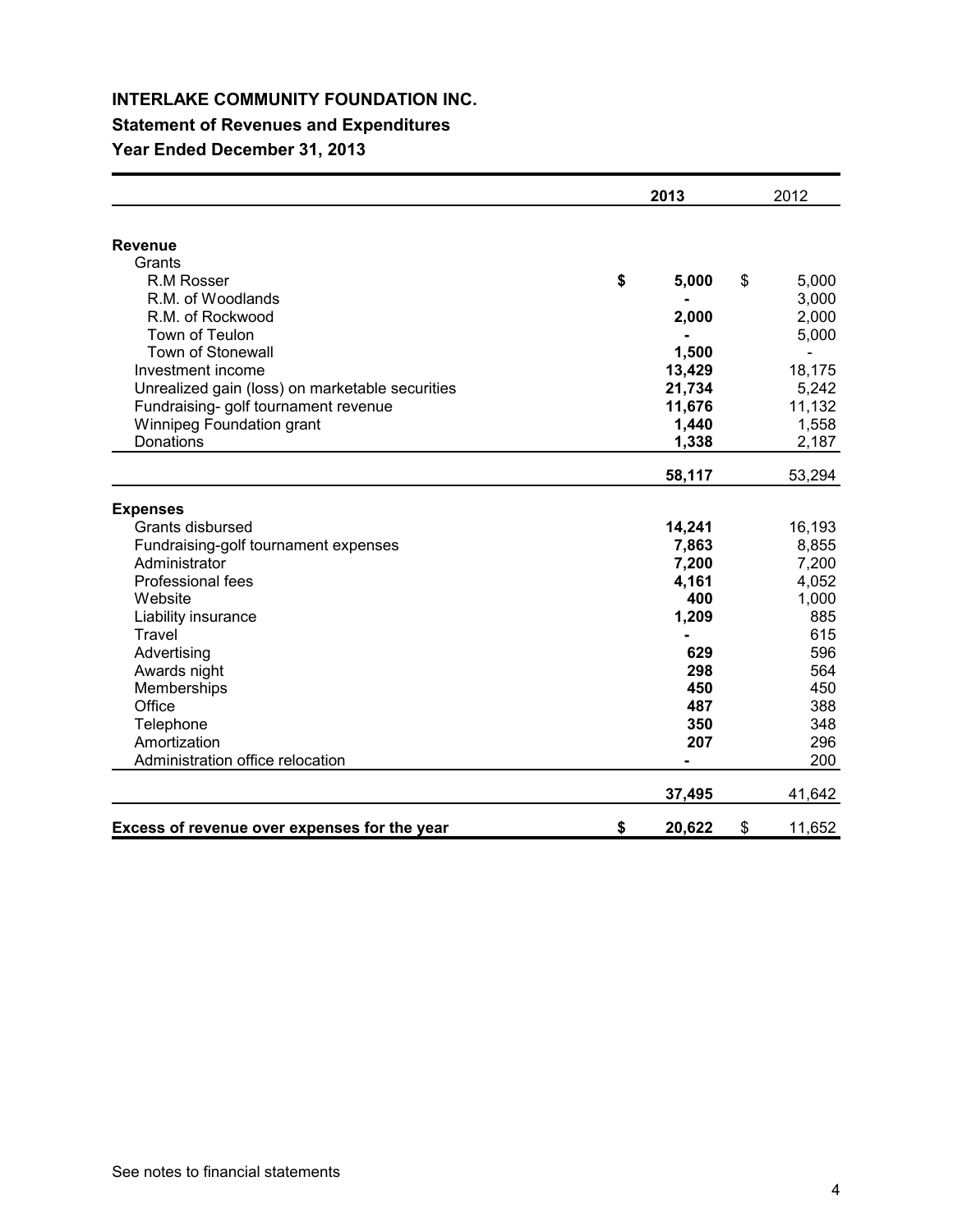# **Statement of Changes in Net Assets**

**Year Ended December 31, 2013**

|                                                                 |    | Unrestricted             | Restricted for<br>Endowment<br>Purposes | Internally<br>Restricted by<br>Community | 2013                | 2012      |
|-----------------------------------------------------------------|----|--------------------------|-----------------------------------------|------------------------------------------|---------------------|-----------|
|                                                                 |    |                          |                                         |                                          |                     |           |
| Net assets - beginning of year                                  | \$ | 56.282                   |                                         | $$270,608$ $$443,653$                    | \$770,543 \$726,921 |           |
| Administration                                                  |    | 9,204                    | (3, 426)                                | (6,655)                                  | (877)               | (788)     |
| Endowment contributions                                         |    | $\overline{\phantom{a}}$ | 19,823                                  |                                          | 19,823              | 27,907    |
| Grants disbursed                                                |    |                          | (9,245)                                 |                                          | (9,245)             | (13, 197) |
| Allocation to Youth in Philanthropy                             |    | (3,600)                  | 3,600                                   |                                          |                     |           |
| Unrealized gains (losses) relating to<br>endowment for the year |    |                          | 21,060                                  |                                          | 21,060              | 5,248     |
| Investment income                                               |    |                          | 10,291                                  |                                          | 10,291              | 12,803    |
| Excess of revenue over expenses                                 |    | (5, 486)                 |                                         | 26,108                                   | 20,622              | 11,652    |
| Net assets - end of year                                        | S. | 56.400                   |                                         | $$312,711$ $$463,106$ $$832,217$         |                     | \$770,546 |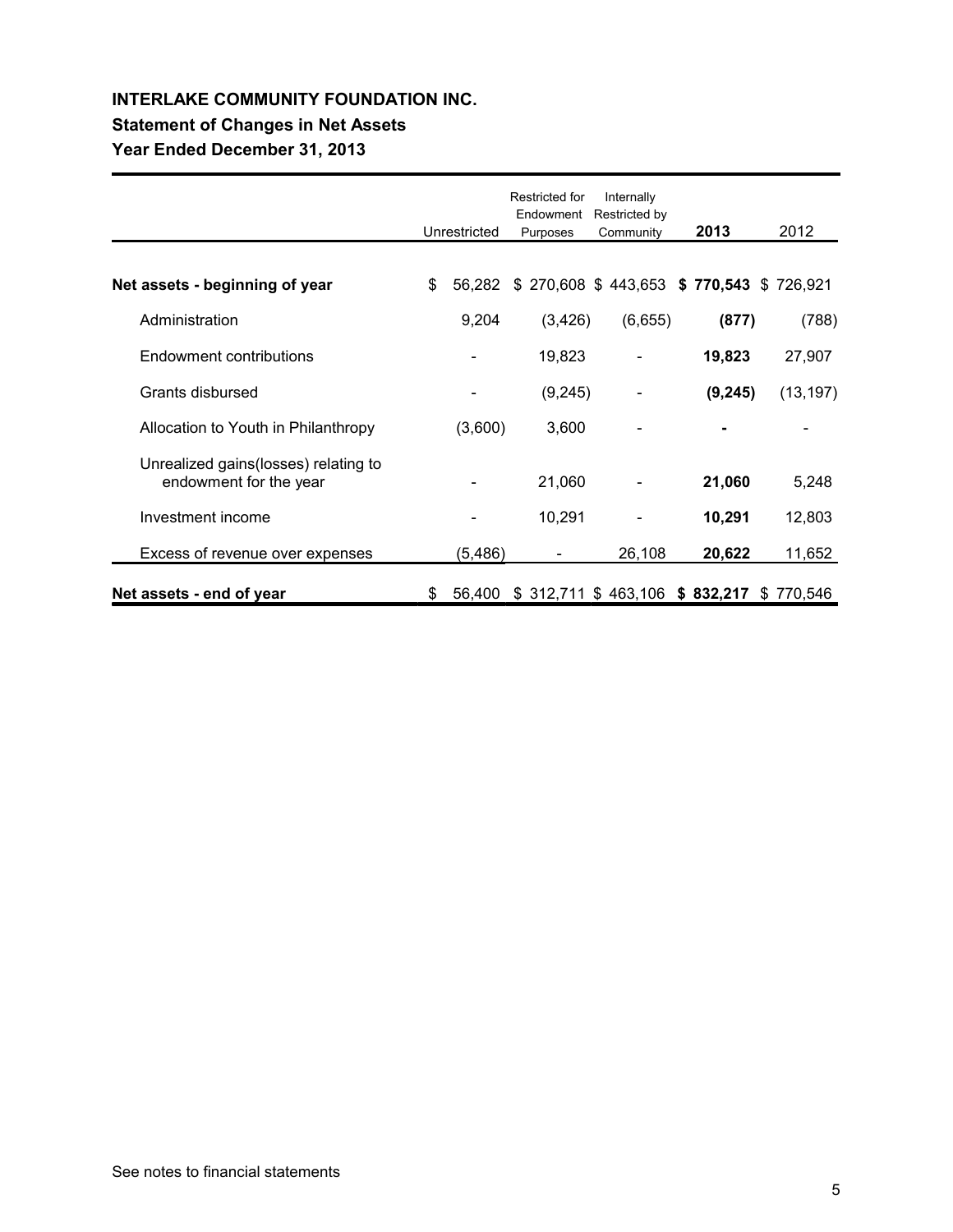# **Statement of Cash Flows**

# **Year Ended December 31, 2013**

|                                                             | 2013         | 2012         |
|-------------------------------------------------------------|--------------|--------------|
| <b>Operating activities</b>                                 | \$<br>20,622 |              |
| Excess of revenue over expenses<br>Item not affecting cash: |              | \$<br>11,652 |
| Amortization of property, plant and equipment               | 207          | 296          |
|                                                             | 20,829       | 11,948       |
| Changes in non-cash working capital:                        |              |              |
| <b>GST</b> recoverable                                      | 5            | (153)        |
| Funds managed by Winnipeg Foundation                        | (15, 793)    | (6, 245)     |
| <b>Grant commitments</b>                                    | (2,329)      | (24)         |
| Marketable securities                                       | (44,483)     | (51, 903)    |
|                                                             | (62, 600)    | (58,325)     |
| Cash flow used by operating activities                      | (41, 771)    | (46, 377)    |
| <b>Investing activities</b>                                 |              |              |
| Net endowment income                                        | 30,473       | 17,263       |
| Endowment contributions                                     | 19,823       | 27,908       |
| Endowment grants disbursed                                  | (9, 245)     | (13, 197)    |
| Cash flow from investing activities                         | 41,051       | 31,974       |
| Decrease in cash flow                                       | (720)        | (14, 403)    |
| Cash - beginning of year                                    | 80,010       | 94,413       |
| Cash - end of year                                          | \$<br>79,290 | \$<br>80,010 |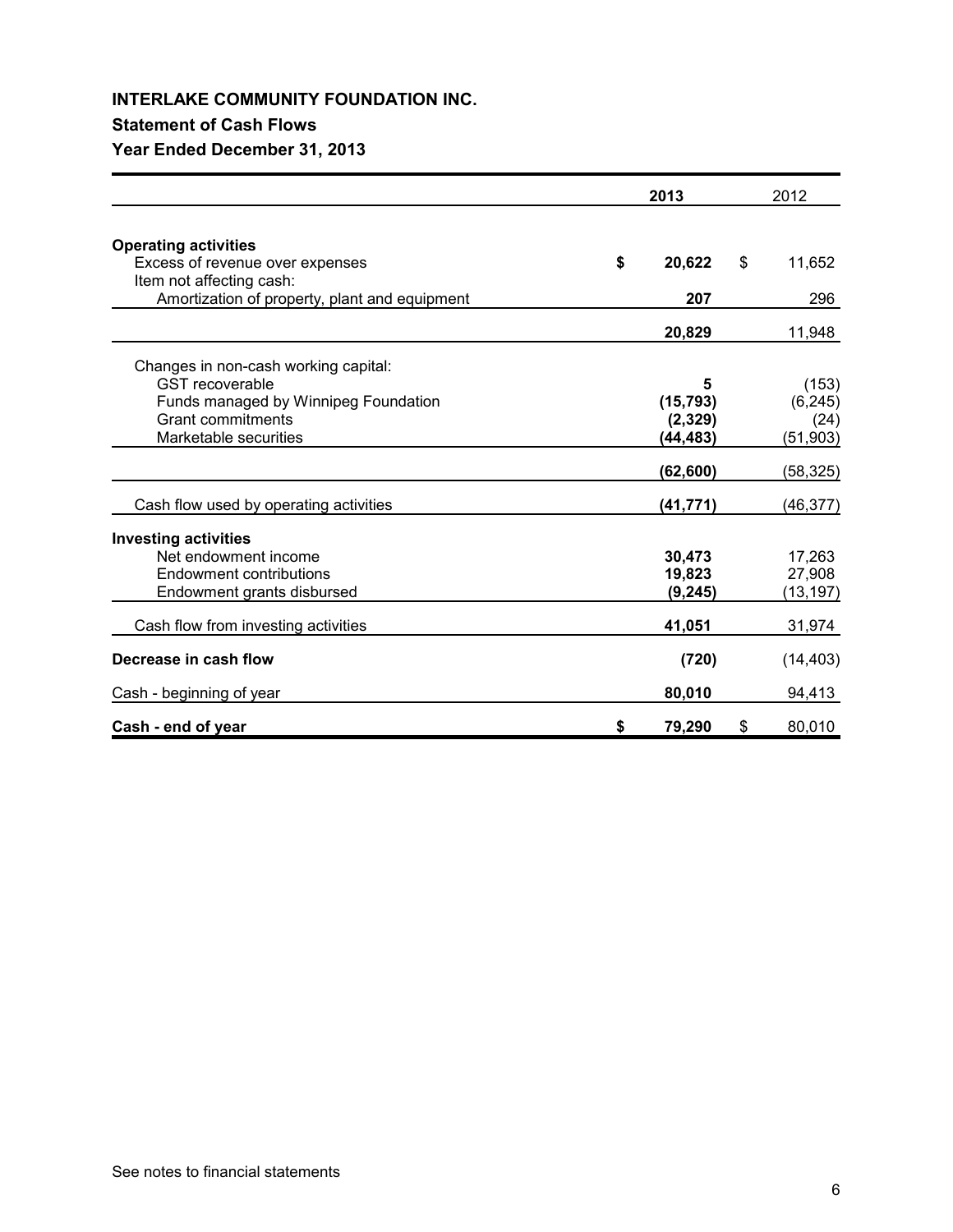## **Notes to Financial Statements**

## **Year Ended December 31, 2013**

#### **1. Basis of presentation**

The financial statements were prepared in accordance with Canadian accounting standards for notfor-profit organizations (ASNFPO).

#### **2. Purpose of the foundation**

The Foundation is an organization established to endeavour to make the communities of the South Interlake region a better place to live. The Foundation is incorporated under the Manitoba Companies Act as a not-for-profit organization and is a registered charity under the Income Tax Act.

#### **3. Summary of significant accounting policies**

#### Revenue recognition

Interlake Community Foundation Inc. follows the deferral method of accounting for contributions.

Restricted contributions are recognized as revenue in the year in which the related expenses are incurred. Unrestricted contributions are recognized as revenue when received or receivable if the amount to be received can be reasonably estimated and collection is reasonably assured. Endowment contributions are recognized as direct increases in net assets.

Restricted investment income is recognized as revenue in the year in which the related expenses are incurred. Unrestricted investment income is recognized as revenue when earned.

#### Fair value

The carrying amount of cash, accounts receivable and accounts payable approximate fair value because of the near-term maturity of those instruments.

#### Financial risk

Financial risk is the risk that arises from the fluctuation in interest and market rates and the degree of volatility of those rates. The Foundation does not use derivative instruments to reduce its exposure risk.

#### Measurement uncertainty

The preparation of financial statements in conformity with Canadian accounting standards for not- for -profit enterprises requires management to make estimates and assumptions that affect the reported amount of assets and liabilities, disclosure of contingent assets and liabilities at the date of the financial statements and the reported amounts of revenues and expenses during the period. Such estimates are periodically reviewed and any adjustments necessary are reported in earnings in the period in which they become known. Actual results could differ from these estimates.

#### Grant commitments

Board approved commitments for grants which are not disbursed by December 31 are shown as a current liability.

*(continues)*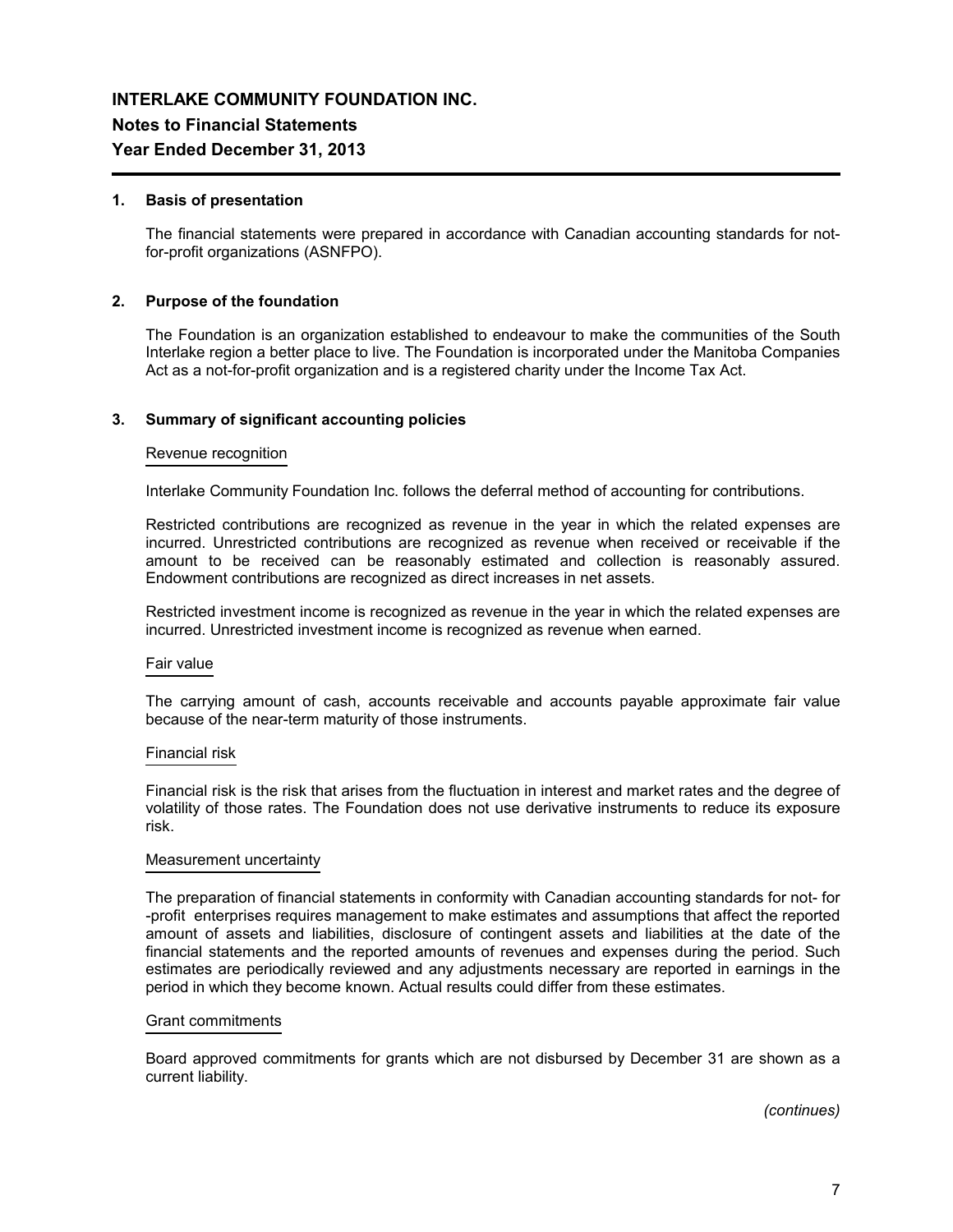#### **3. Summary of significant accounting policies** *(continued)*

### Capital assets

Capital assets are stated at cost less accumulated amortization. Capital assets are amortized over their estimated useful lives at the following rates and methods:

| Furniture and fixtures |  | declining balance method |
|------------------------|--|--------------------------|
|------------------------|--|--------------------------|

## **4. Marketable securities**

|                                                                                                  | 2013 |                   | 2012                    |
|--------------------------------------------------------------------------------------------------|------|-------------------|-------------------------|
| Money market funds (market value \$64,208)<br>Pooled funds and equities (market value \$585,883) | S    | 64.202<br>526,743 | \$<br>55,096<br>521,520 |
| Bonds (market value \$9,971)                                                                     |      | 10,000            | 9,775                   |
| Unrealized gain relating to marketable securities                                                |      | 600,945<br>59,117 | 586.391<br>29,189       |
|                                                                                                  |      | 660.062           | 615,580                 |

### **5. Funds managed by Winnipeg Foundation**

Certain funds are invested with and managed by the Winnipeg Foundation with the income and capital designated for the benefit of certain endowment funds of the Interlake Community Foundation. At December 31 the endowment fund balances at the Winnipeg Foundation are as follows:

|    |                                                                                                                                                                                                                  |    | 2013                                |   | 2012                                |
|----|------------------------------------------------------------------------------------------------------------------------------------------------------------------------------------------------------------------|----|-------------------------------------|---|-------------------------------------|
|    | Lorne and Irene Ferley Endowment Fund<br>Michael Ferley Bursary Fund<br>Lorne Ferley Scholarship Fund<br>Rev. Dr. Barry Grant Rasmussen Memorial Scholarship Fund<br>Ben and Marjorie King Memorial Bursary Fund | \$ | 14,396<br>14,402<br>6,215<br>81,449 | S | 12,373<br>12,266<br>5,482<br>70,549 |
|    |                                                                                                                                                                                                                  | S  | 116,462                             |   | 100,670                             |
| 6. | <b>Capital assets</b>                                                                                                                                                                                            |    | 2013                                |   | 2012                                |

|                        | Cost        | Accumulated<br>amortization |       | ---<br>Net book<br>value | - - - - -<br>Net book<br>value |
|------------------------|-------------|-----------------------------|-------|--------------------------|--------------------------------|
| Furniture and fixtures | \$<br>2,013 |                             | 1.530 | 483                      | 690                            |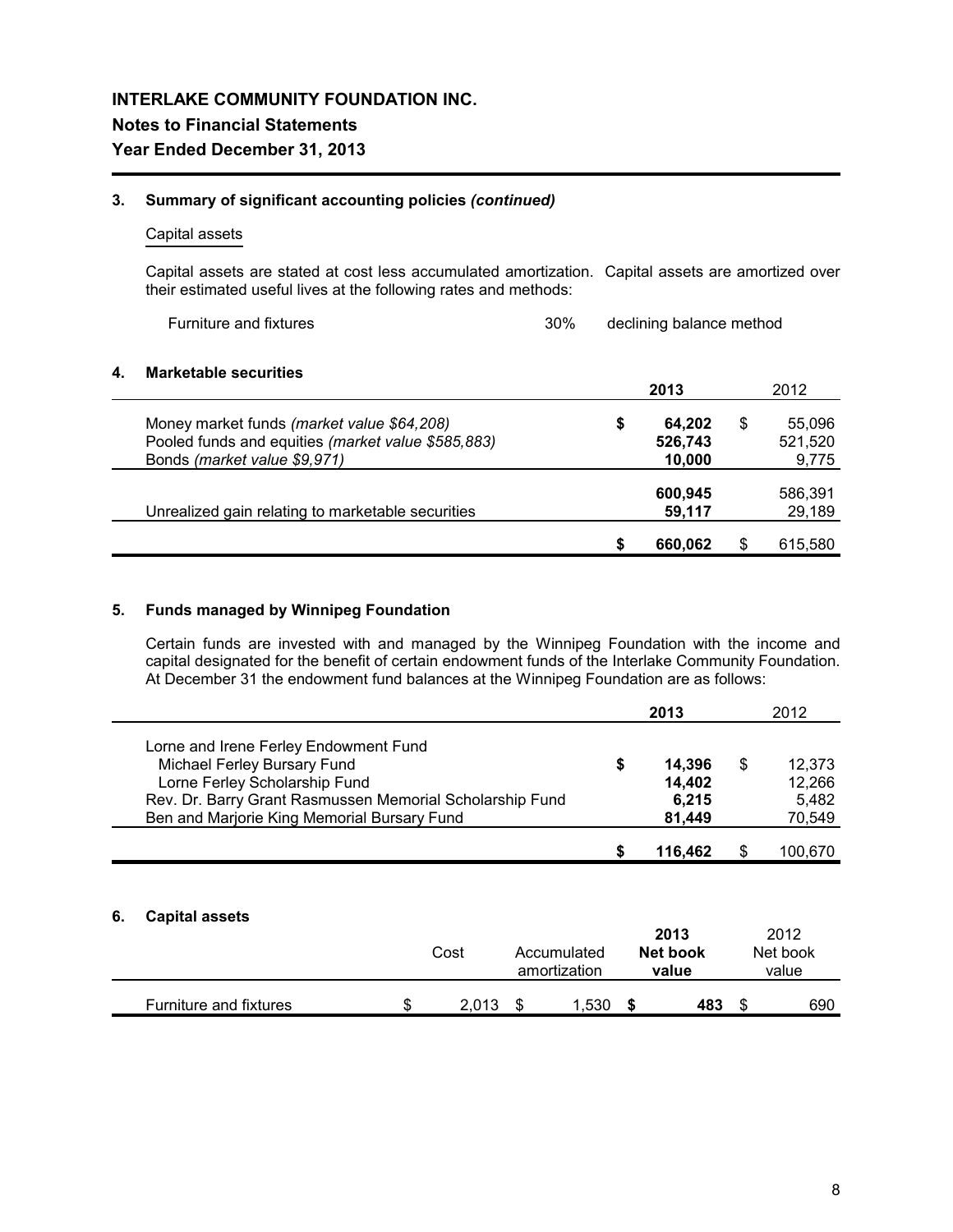## **Notes to Financial Statements**

## **Year Ended December 31, 2013**

### **7. Restrictions on net assets:**

The net assets restricted for endowment purposes are subject to externally imposed restrictions stipulating how the endowment funds are to be disbursed.

The Board of Directors internally restricted all donations and grants received for expenditure for the benefit of the community making the donation. These internally restricted amounts are not available for other purposes without the the approval of the Board.

#### **8. Net assets internally restricted for communities:**

The net assets restricted for communities are as follows:

|                          |    | 2013    |   | 2012    |
|--------------------------|----|---------|---|---------|
| R.M. of Rockwood         | \$ | 158.706 | S | 153,738 |
| R.M. of Rosser           |    | 84,753  |   | 77,520  |
| R.M. of Woodlands        |    | 24,027  |   | 23,633  |
| Town of Teulon           |    | 75.155  |   | 73,828  |
| <b>Town of Stonewall</b> |    | 120,465 |   | 114,934 |
|                          | S  | 463,106 |   | 443,653 |